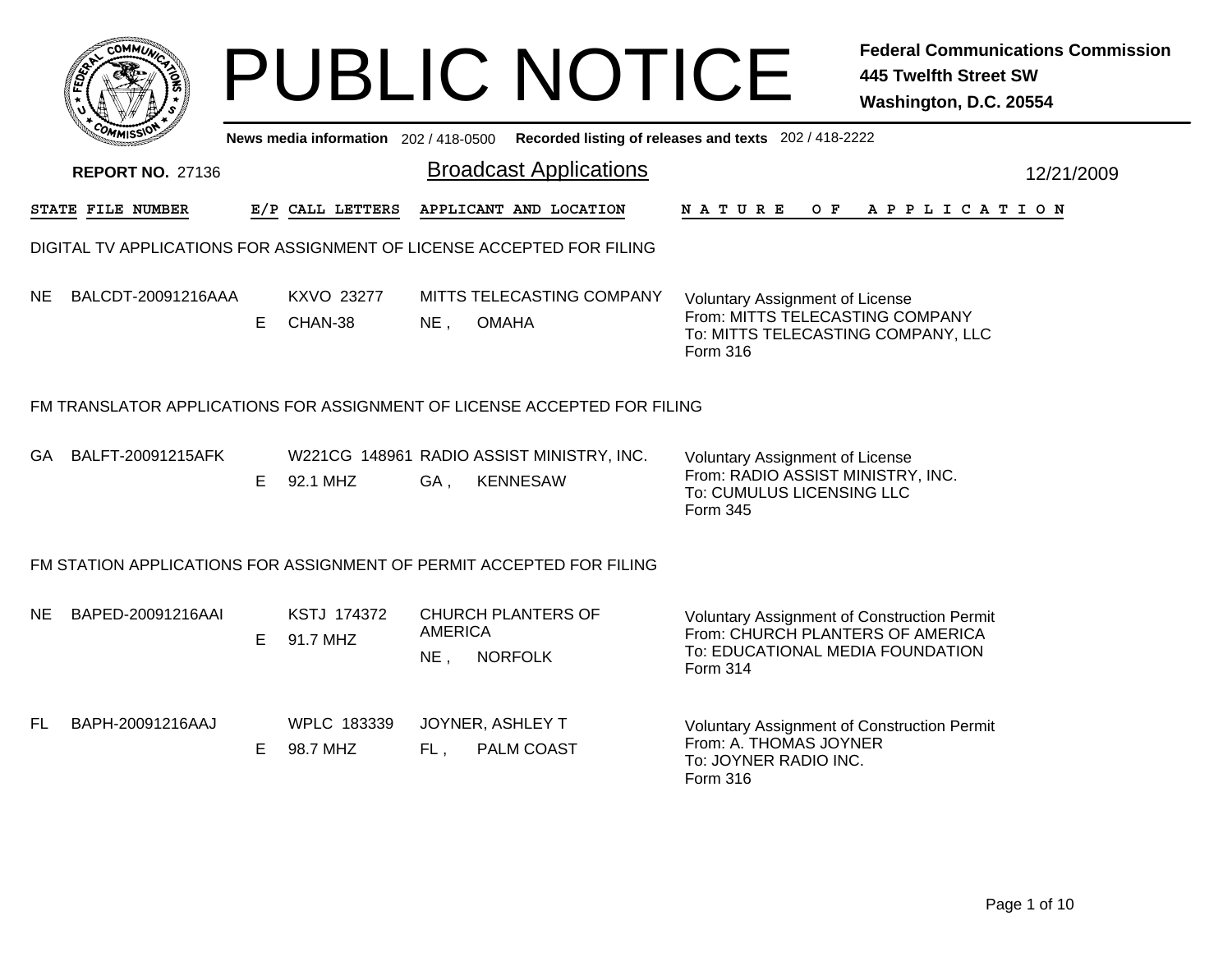|     |                                                                                           |    |                                       |                           | <b>PUBLIC NOTICE</b>                                                                         |                                                       | <b>Federal Communications Commission</b><br><b>445 Twelfth Street SW</b><br>Washington, D.C. 20554 |
|-----|-------------------------------------------------------------------------------------------|----|---------------------------------------|---------------------------|----------------------------------------------------------------------------------------------|-------------------------------------------------------|----------------------------------------------------------------------------------------------------|
|     |                                                                                           |    | News media information 202 / 418-0500 |                           |                                                                                              | Recorded listing of releases and texts 202 / 418-2222 |                                                                                                    |
|     | <b>REPORT NO. 27136</b>                                                                   |    |                                       |                           | <b>Broadcast Applications</b>                                                                |                                                       | 12/21/2009                                                                                         |
|     | STATE FILE NUMBER                                                                         |    | E/P CALL LETTERS                      |                           | APPLICANT AND LOCATION                                                                       | N A T U R E<br>O F                                    | APPLICATION                                                                                        |
|     | DIGITAL AUXILIARY APPLICATIONS FOR AUXILIARY PERMIT ACCEPTED FOR FILING                   |    |                                       |                           |                                                                                              |                                                       |                                                                                                    |
| CA. | BXPEDT-20091216ACL                                                                        | E. | CHAN-33                               | $CA$ ,                    | KMTP-TV 43095 MINORITY TELEVISION PROJECT CP for auxiliary purposes.<br><b>SAN FRANCISCO</b> |                                                       |                                                                                                    |
| CA. | BXPCDT-20091216ADJ                                                                        | E  | <b>KMIR-TV 16749</b><br>CHAN-46       | <b>CORPORATION</b><br>CA, | JOURNAL BROADCAST<br><b>PALM SPRINGS</b>                                                     | CP for auxiliary purposes.                            |                                                                                                    |
|     | DIGITAL TRANSLATOR OR DIGITAL LPTV APPLICATIONS FOR DIGITAL FLASH CUT ACCEPTED FOR FILING |    |                                       |                           |                                                                                              |                                                       |                                                                                                    |
| СA  | BDFCDTT-20091216AEM                                                                       | E. | K49CT 24502<br>CHAN-49                | $CA$ ,                    | CATAMOUNT BROADCASTING<br>OF CHICO-REDDING, INC.<br><b>PARADISE</b>                          | Minor change of callsign K49CT.                       |                                                                                                    |
|     | DIGITAL TRANSLATOR OR DIGITAL LPTV APPLICATIONS FOR DISPLACEMENT ACCEPTED FOR FILING      |    |                                       |                           |                                                                                              |                                                       |                                                                                                    |
| AL  | BDISDTL-20091216AAC                                                                       | E  | W34BI 61208<br>CHAN-20                | AL.                       | VENTANA TELEVISION, INC.<br><b>BIRMINGHAM</b>                                                | Minor change of callsign W34BI.                       |                                                                                                    |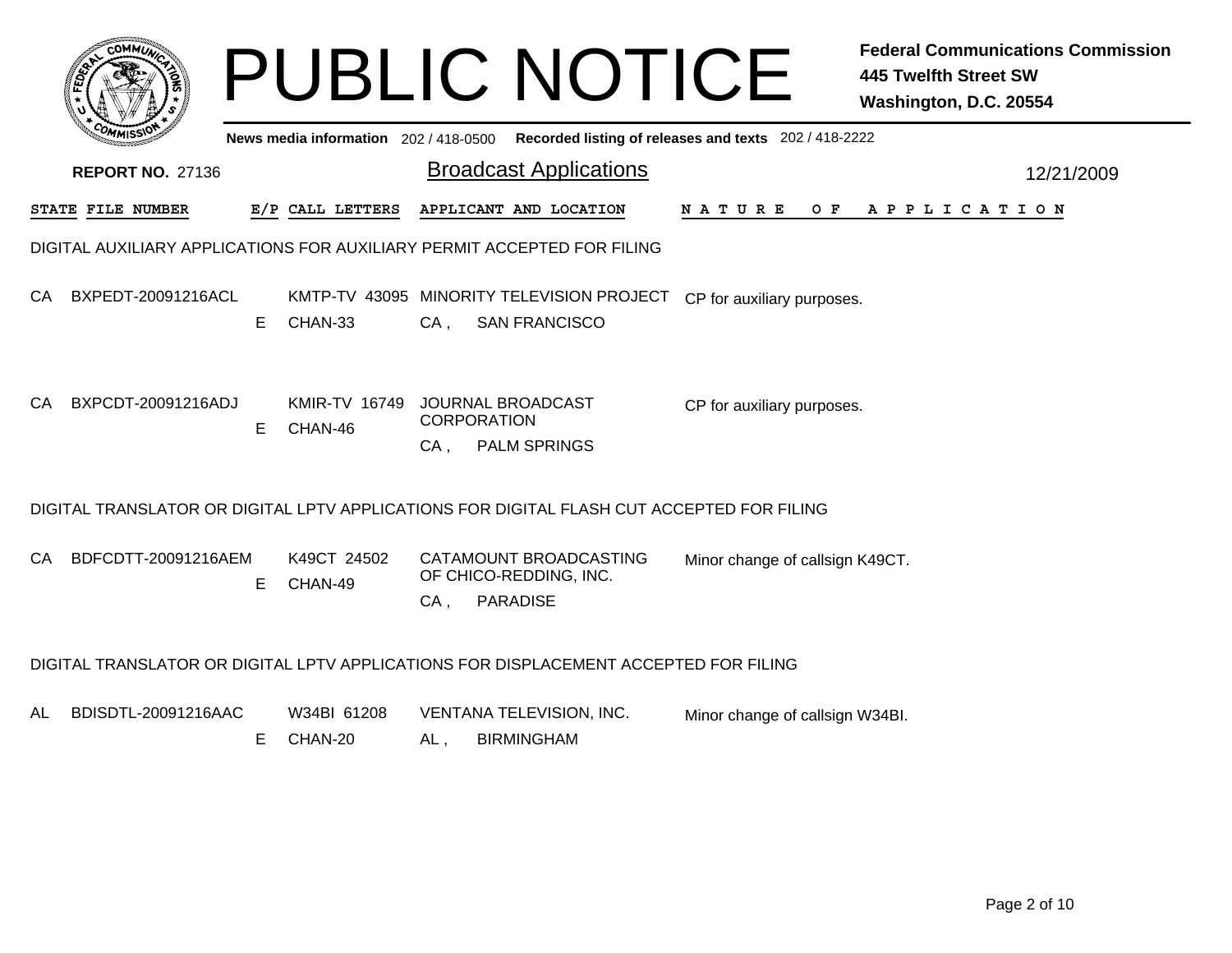|           | <b>COMMU</b>                                                                             |    |                                       |                        | <b>PUBLIC NOTICE</b>                                                                 |                                                       | <b>Federal Communications Commission</b><br><b>445 Twelfth Street SW</b><br>Washington, D.C. 20554 |  |
|-----------|------------------------------------------------------------------------------------------|----|---------------------------------------|------------------------|--------------------------------------------------------------------------------------|-------------------------------------------------------|----------------------------------------------------------------------------------------------------|--|
|           |                                                                                          |    | News media information 202 / 418-0500 |                        |                                                                                      | Recorded listing of releases and texts 202 / 418-2222 |                                                                                                    |  |
|           | <b>REPORT NO. 27136</b>                                                                  |    |                                       |                        | <b>Broadcast Applications</b>                                                        |                                                       | 12/21/2009                                                                                         |  |
|           | STATE FILE NUMBER                                                                        |    | E/P CALL LETTERS                      |                        | APPLICANT AND LOCATION                                                               | <b>NATURE</b><br>O F                                  | APPLICATION                                                                                        |  |
|           |                                                                                          |    |                                       |                        | DIGITAL TRANSLATOR OR DIGITAL LPTV APPLICATIONS FOR DISPLACEMENT ACCEPTED FOR FILING |                                                       |                                                                                                    |  |
| <b>MN</b> | BDISDTT-20091216AEX                                                                      | E. | K67HI 59641<br>CHAN-36                | MN.                    | SELECTIVE TV, INC.<br>ALEXANDRIA                                                     | Minor change of callsign K67HI.                       |                                                                                                    |  |
|           | DIGITAL TRANSLATOR OR DIGITAL LPTV APPLICATIONS FOR LICENSE TO COVER ACCEPTED FOR FILING |    |                                       |                        |                                                                                      |                                                       |                                                                                                    |  |
| MA        | BLDTL-20091210ADU                                                                        | E. | CHAN-38                               | MA ,                   | WHDN-LD 59488 GUENTER MARKSTEINER<br><b>BOSTON</b>                                   | callsign WHDN-LD.                                     | License to cover construction permit no: BDISDTL-20090313AAF,                                      |  |
| <b>PA</b> | BLCDT-20091216AAH                                                                        | E  | CHAN-22                               | LICENSE, LLC<br>$PA$ , | WNEP-TV 73318 LOCAL TV PENNSYLVANIA<br><b>SCRANTON</b>                               | callsign WNEP-TV.                                     | License to cover construction permit no: BDRTCT-20090603ABC,                                       |  |
| UT        | BLDTT-20091216AAM                                                                        | E. | K50FZ 14193<br>CHAN-50                | UT.                    | <b>WAYNE COUNTY</b><br><b>HANKSVILLE</b>                                             | callsign K50FZ.                                       | License to cover construction permit no: BDFCDTT-20091113AAM,                                      |  |
| UT        | BLDTT-20091216AAN                                                                        | E. | K48GR 14191<br>CHAN-48                | UT,                    | <b>WAYNE COUNTY</b><br><b>HANKSVILLE</b>                                             | callsign K48GR.                                       | License to cover construction permit no: BDFCDTT-20091113AAL,                                      |  |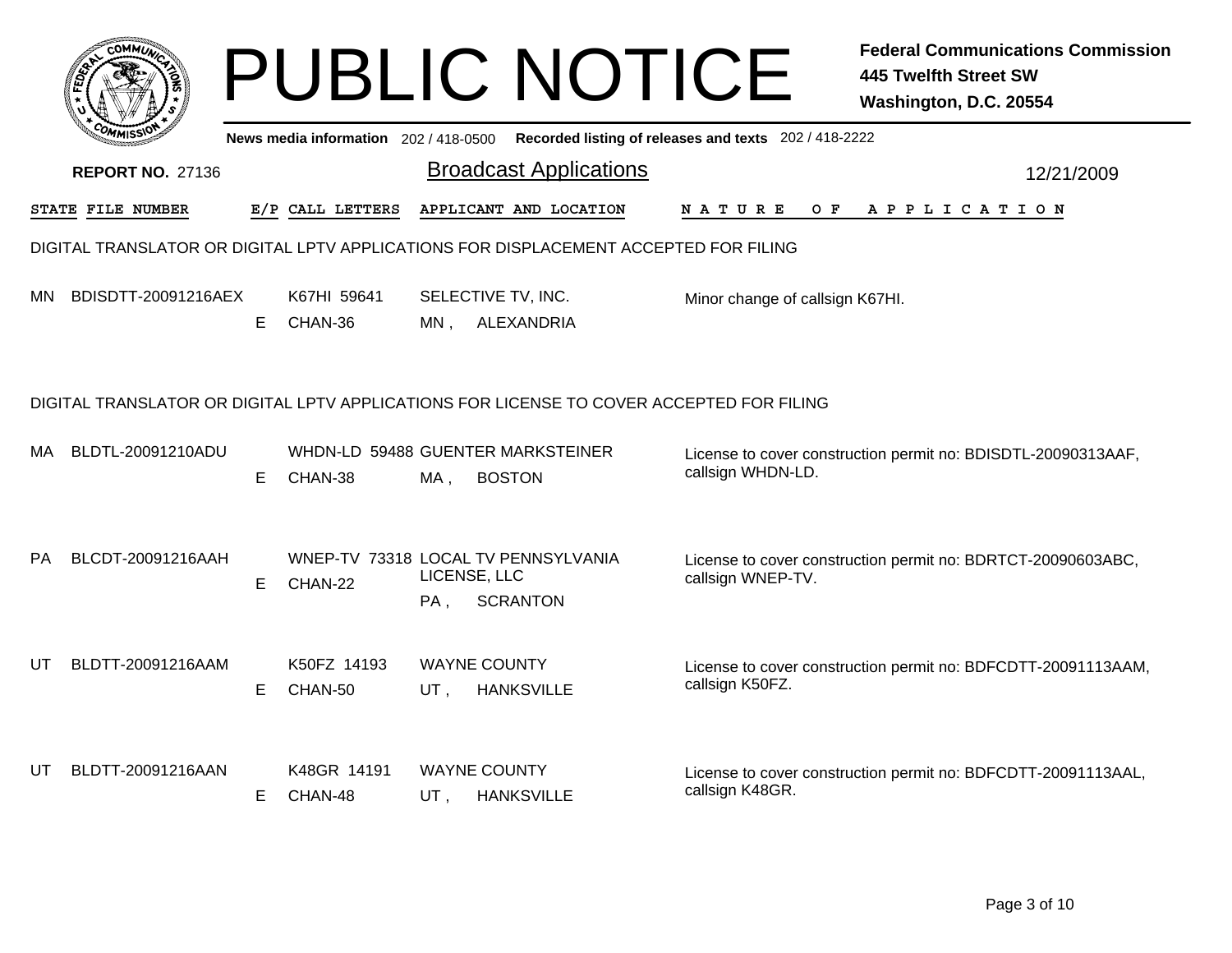|     |                                                                                          |    |                                        |                                              | <b>PUBLIC NOTICE</b>                           |                                                                                             | <b>Federal Communications Commission</b><br><b>445 Twelfth Street SW</b><br>Washington, D.C. 20554 |  |
|-----|------------------------------------------------------------------------------------------|----|----------------------------------------|----------------------------------------------|------------------------------------------------|---------------------------------------------------------------------------------------------|----------------------------------------------------------------------------------------------------|--|
|     |                                                                                          |    |                                        |                                              |                                                | News media information 202 / 418-0500 Recorded listing of releases and texts 202 / 418-2222 |                                                                                                    |  |
|     | <b>REPORT NO. 27136</b>                                                                  |    |                                        |                                              | <b>Broadcast Applications</b>                  |                                                                                             | 12/21/2009                                                                                         |  |
|     | <b>STATE FILE NUMBER</b>                                                                 |    | E/P CALL LETTERS                       |                                              | APPLICANT AND LOCATION                         | <b>NATURE</b><br>OF DOOR                                                                    | A P P L I C A T I O N                                                                              |  |
|     | DIGITAL TRANSLATOR OR DIGITAL LPTV APPLICATIONS FOR LICENSE TO COVER ACCEPTED FOR FILING |    |                                        |                                              |                                                |                                                                                             |                                                                                                    |  |
| UT  | BLDTT-20091216AAP                                                                        | E. | K46FU 14171<br>CHAN-46                 | <b>WAYNE COUNTY</b><br>UT,                   | <b>HANKSVILLE</b>                              | callsign K46FU.                                                                             | License to cover construction permit no: BDFCDTT-20091113AAK,                                      |  |
| UT  | BLDTT-20091216ABR                                                                        | E. | K45JR-D 167075 WAYNE COUNTY<br>CHAN-45 | UT,                                          | <b>CAINEVILLE</b>                              | callsign K45JR-D.                                                                           | License to cover construction permit no: BDCCDTT-20061004AJL,                                      |  |
| UT  | BLDTT-20091216ABS                                                                        | E. | K47KP-D 167076 WAYNE COUNTY<br>CHAN-47 | UT,                                          | <b>CAINEVILLE</b>                              | callsign K47KP-D.                                                                           | License to cover construction permit no: BDCCDTT-20061004AJM,                                      |  |
| UT  | BLDTT-20091216ABT                                                                        | E. | K49JM-D 167077 WAYNE COUNTY<br>CHAN-49 | UT,                                          | <b>CAINEVILLE</b>                              | callsign K49JM-D.                                                                           | License to cover construction permit no: BDCCDTT-20061004AJN,                                      |  |
|     | DIGITAL TV APPLICATIONS FOR LICENSE TO COVER ACCEPTED FOR FILING                         |    |                                        |                                              |                                                |                                                                                             |                                                                                                    |  |
| MS. | BLCDT-20091216AAL                                                                        | E. | <b>WHLT 48668</b><br>CHAN-22           | <b>MEDIA GENERAL</b><br><b>LLC</b><br>$MS$ , | COMMUNICATIONS HOLDINGS,<br><b>HATTIESBURG</b> | callsign WHLT.                                                                              | License to cover construction permit no: BMPCDT-20080619ACC,                                       |  |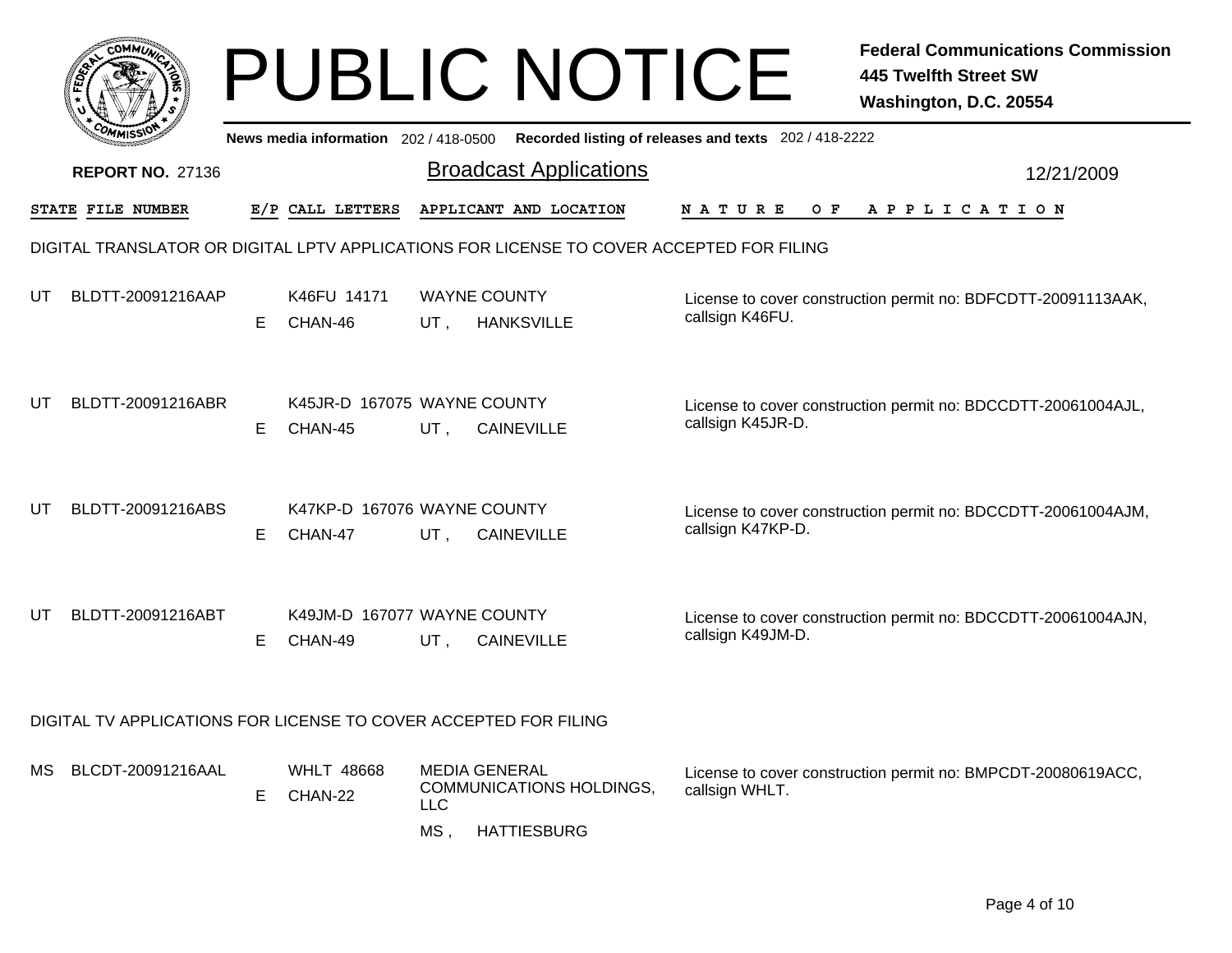| сомми                                                               |    |                                     |                | <b>PUBLIC NOTICE</b>                                                                 |                                                       | <b>Federal Communications Commission</b><br><b>445 Twelfth Street SW</b><br>Washington, D.C. 20554 |  |  |  |
|---------------------------------------------------------------------|----|-------------------------------------|----------------|--------------------------------------------------------------------------------------|-------------------------------------------------------|----------------------------------------------------------------------------------------------------|--|--|--|
|                                                                     |    | News media information 202/418-0500 |                |                                                                                      | Recorded listing of releases and texts 202 / 418-2222 |                                                                                                    |  |  |  |
| <b>REPORT NO. 27136</b>                                             |    |                                     |                | <b>Broadcast Applications</b>                                                        |                                                       | 12/21/2009                                                                                         |  |  |  |
| STATE FILE NUMBER                                                   |    | E/P CALL LETTERS                    |                | APPLICANT AND LOCATION                                                               | N A T U R E                                           | OF APPLICATION                                                                                     |  |  |  |
| FM STATION APPLICATIONS FOR LICENSE TO COVER ACCEPTED FOR FILING    |    |                                     |                |                                                                                      |                                                       |                                                                                                    |  |  |  |
| BLH-20091216AAE<br>ND.                                              | E. | KSJZ 10774<br>93.3 MHZ              | $ND$ ,         | <b>CHESTERMAN</b><br><b>COMMUNICATIONS OF</b><br>JAMESTOWN, INC.<br><b>JAMESTOWN</b> | License to cover.                                     |                                                                                                    |  |  |  |
| BLH-20091216ACT<br>SC.                                              | Е  | <b>WGFG 6485</b><br>105.3 MHZ       | SC,            | MILLER COMMUNICATIONS, INC.<br><b>BRANCHVILLE</b>                                    | License to cover.                                     |                                                                                                    |  |  |  |
| FM TRANSLATOR APPLICATIONS FOR LICENSE TO COVER ACCEPTED FOR FILING |    |                                     |                |                                                                                      |                                                       |                                                                                                    |  |  |  |
| BLFT-20091215AFM<br>NY.                                             | E  | W272AV 41548<br>102.3 MHZ           | INC.<br>$NY$ , | DIGITAL RADIO BROADCASTING,<br><b>NEWBURGH</b>                                       | License to cover.                                     |                                                                                                    |  |  |  |
| BLFT-20091216ADE<br>TN.                                             | Е  | W240CC 58423<br>95.9 MHZ            | $TN$ ,         | <b>MARSHALL COUNTY RADIO</b><br><b>CORPORATION</b><br><b>PETERSBURG</b>              | License to cover.                                     |                                                                                                    |  |  |  |
| BLFT-20091216ADF<br>NY.                                             | E  | W203AW 90461<br>88.5 MHZ            | NY,            | SPIRIT COMMUNICATIONS, INC.<br><b>FREDONIA</b>                                       | License to cover.                                     |                                                                                                    |  |  |  |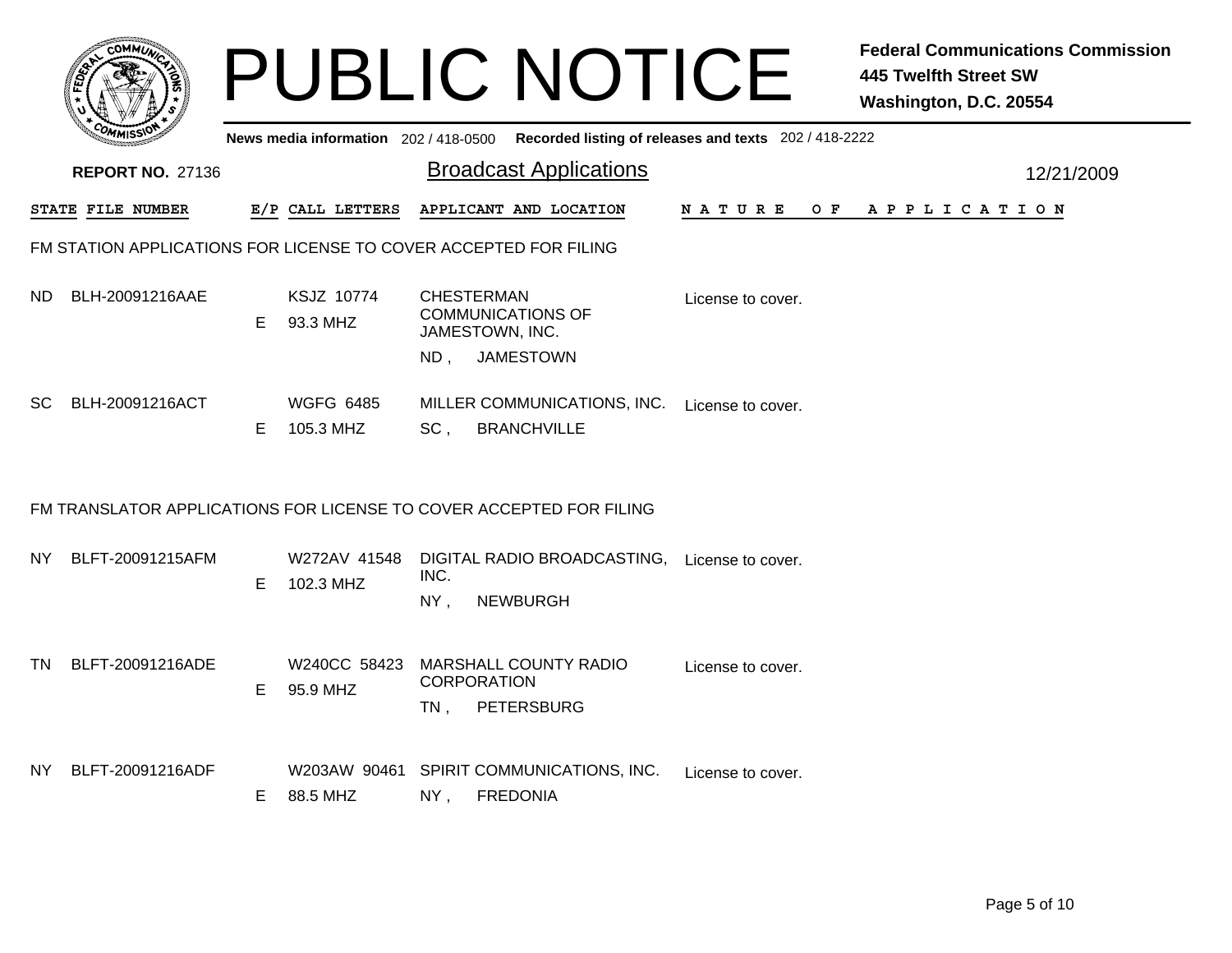|           | <b>COMMUT</b>                                                       |    |                                               |                | <b>PUBLIC NOTICE</b>                                                                |                                                       | <b>Federal Communications Commission</b><br><b>445 Twelfth Street SW</b><br>Washington, D.C. 20554 |
|-----------|---------------------------------------------------------------------|----|-----------------------------------------------|----------------|-------------------------------------------------------------------------------------|-------------------------------------------------------|----------------------------------------------------------------------------------------------------|
|           |                                                                     |    | News media information 202/418-0500           |                |                                                                                     | Recorded listing of releases and texts 202 / 418-2222 |                                                                                                    |
|           | <b>REPORT NO. 27136</b>                                             |    |                                               |                | <b>Broadcast Applications</b>                                                       |                                                       | 12/21/2009                                                                                         |
|           | STATE FILE NUMBER                                                   |    | E/P CALL LETTERS                              |                | APPLICANT AND LOCATION                                                              | N A T U R E                                           | OF APPLICATION                                                                                     |
|           | FM TRANSLATOR APPLICATIONS FOR LICENSE TO COVER ACCEPTED FOR FILING |    |                                               |                |                                                                                     |                                                       |                                                                                                    |
| <b>AL</b> | BLFT-20091216AEU                                                    | E. | W286AQ 150242 WILLIAM NEECK<br>105.1 MHZ      | AL,            | <b>NORTHPORT</b>                                                                    | License to cover.                                     |                                                                                                    |
| PA        | BLFT-20091216AFB                                                    | E. | W237DP 145747 GEOS COMMUNICATIONS<br>95.3 MHZ | PA.            | <b>CENTER MORELAND</b>                                                              | License to cover.                                     |                                                                                                    |
| NM.       | BLFT-20091216AFC                                                    | E. | K265EL 149424<br>100.5 MHZ                    | INC.<br>$NM$ , | EDGEWATER BROADCASTING,<br><b>ARTESIA</b>                                           | License to cover.                                     |                                                                                                    |
|           |                                                                     |    |                                               |                | TV TRANSLATOR OR LPTV STATION APPLICATIONS FOR LICENSE TO COVER ACCEPTED FOR FILING |                                                       |                                                                                                    |
| TX.       | BLTVL-20091215AFP                                                   |    | K10PL 125284<br>$E$ $C$ $N$ $N$ $N$ $1$ $N$   | REFUGIO, INC.  | <b>IGLESIA JESUCHRISTO ES MI</b>                                                    | callsign K10PL.                                       | License to cover construction permit no: BMPTVL-20091211AFH,                                       |

E CHAN-10

TX , VICTORIA

callsign K10PL.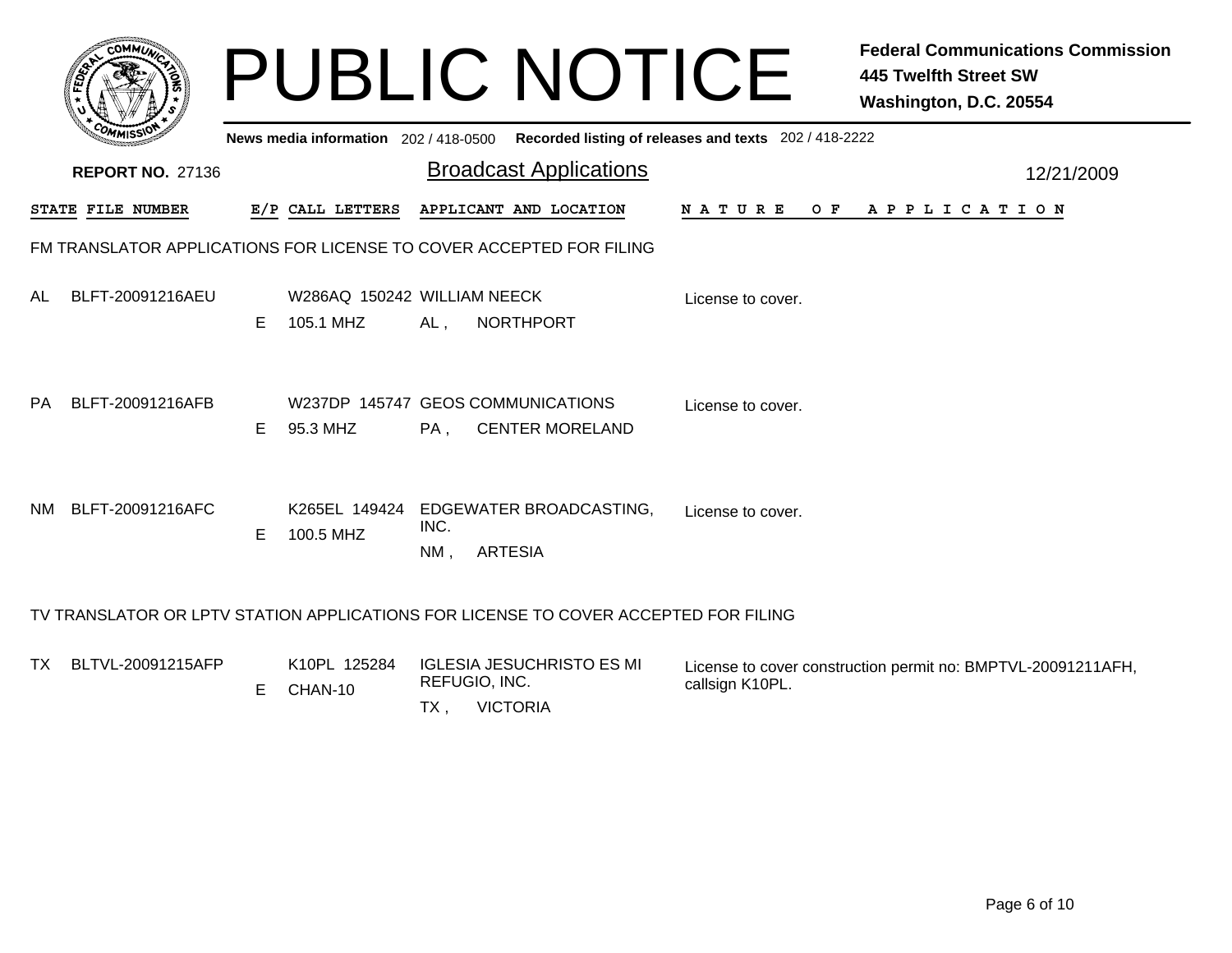|     | <b>COMMI</b>            |   |                                       |     | <b>PUBLIC NOTICE</b>                                                             |                                                       | <b>Federal Communications Commission</b><br>445 Twelfth Street SW<br>Washington, D.C. 20554 |
|-----|-------------------------|---|---------------------------------------|-----|----------------------------------------------------------------------------------|-------------------------------------------------------|---------------------------------------------------------------------------------------------|
|     |                         |   | News media information 202 / 418-0500 |     |                                                                                  | Recorded listing of releases and texts 202 / 418-2222 |                                                                                             |
|     | <b>REPORT NO. 27136</b> |   |                                       |     | <b>Broadcast Applications</b>                                                    |                                                       | 12/21/2009                                                                                  |
|     | STATE FILE NUMBER       |   | E/P CALL LETTERS                      |     | APPLICANT AND LOCATION                                                           | N A T U R E                                           | OF APPLICATION                                                                              |
|     |                         |   |                                       |     | FM STATION APPLICATIONS FOR MINOR AMENDMENT TO A CONSTRUCTION PERMIT RECEIVED    |                                                       |                                                                                             |
| NJ. | BPH-20091009ACO         | E | <b>WJSE 51575</b><br>102.7 MHZ        | CO. | ATLANTIC BROADCASTING OF<br>LINWOOD NJ LIMITED LIABILITY                         | Engineering Amendment filed 12/16/2009                |                                                                                             |
|     |                         |   |                                       | NJ. | <b>PETERSBURG</b>                                                                |                                                       |                                                                                             |
| UT  | BNPH-20091019ACU        | E | NEW 181075<br>94.5 MHZ                | UT. | <b>I-FOUR MEDIA, LLC</b><br><b>SALINA</b>                                        | Engineering Amendment filed 12/16/2009                |                                                                                             |
|     |                         |   |                                       |     | FM TRANSLATOR APPLICATIONS FOR MINOR AMENDMENT TO A CONSTRUCTION PERMIT RECEIVED |                                                       |                                                                                             |
| TN. | BPFT-20091204AAC        | Е | W211BG 92753<br>90.1 MHZ              |     | EDUCATIONAL MEDIA<br><b>FOUNDATION</b>                                           | Engineering Amendment filed 12/16/2009                |                                                                                             |

## FM TRANSLATOR APPLICATIONS FOR MINOR CHANGE TO A LICENSED FACILITY ACCEPTED FOR FILING

K253AJ 138849 ONDAS DE VIDA, INC.

TN,

**WALDEN** 

CA BPFT-20091216AAB

Minor change in licensed facilities, callsign K253AJ.

CA , NORTH EDWARDS E 98.5 MHZ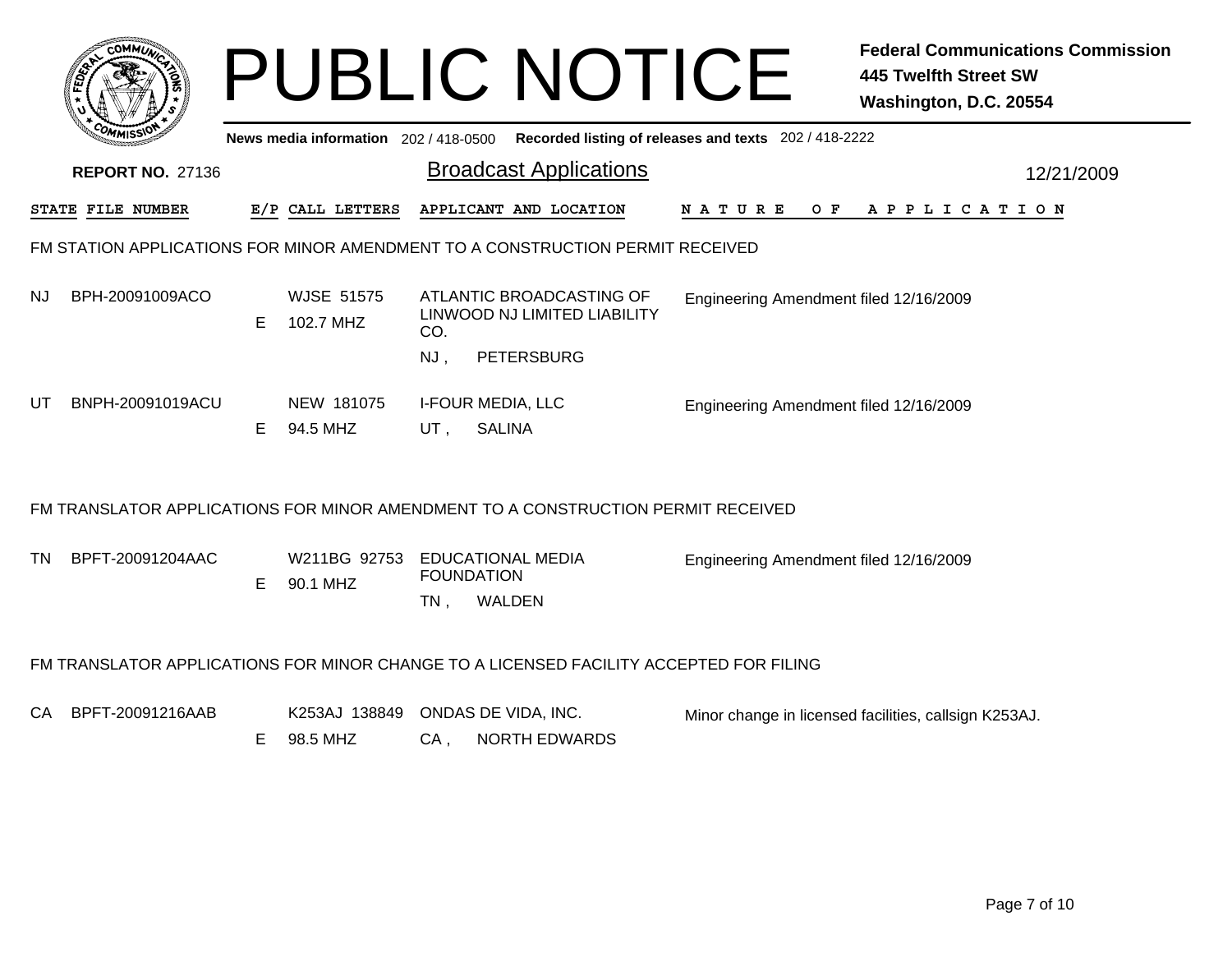|           |                         |    |                                               |                                                          | <b>PUBLIC NOTICE</b>                                                                   |                                                       | <b>Federal Communications Commission</b><br><b>445 Twelfth Street SW</b><br>Washington, D.C. 20554 |
|-----------|-------------------------|----|-----------------------------------------------|----------------------------------------------------------|----------------------------------------------------------------------------------------|-------------------------------------------------------|----------------------------------------------------------------------------------------------------|
|           |                         |    | News media information 202 / 418-0500         |                                                          |                                                                                        | Recorded listing of releases and texts 202 / 418-2222 |                                                                                                    |
|           | <b>REPORT NO. 27136</b> |    |                                               |                                                          | <b>Broadcast Applications</b>                                                          |                                                       | 12/21/2009                                                                                         |
|           | STATE FILE NUMBER       |    | E/P CALL LETTERS                              |                                                          | APPLICANT AND LOCATION                                                                 | N A T U R E<br>O F                                    | A P P L I C A T I O N                                                                              |
|           |                         |    |                                               |                                                          | FM TRANSLATOR APPLICATIONS FOR MINOR CHANGE TO A LICENSED FACILITY ACCEPTED FOR FILING |                                                       |                                                                                                    |
| OH        | BPFT-20091216AAK        | E. | W264AK 81369<br>100.9 MHZ                     | FALLS, INC.<br>OH,                                       | CALVARY CHAPEL OF TWIN<br><b>TOLEDO</b>                                                |                                                       | Minor change in licensed facilities, callsign W264AK.                                              |
| AL        | BPFT-20091216ACU        | E. | W237DH 150993 BLOUNT COUNTY<br>95.3 MHZ       | AL,                                                      | BROADCASTING SERVICE, INC.<br><b>ONEONTA</b>                                           |                                                       | Minor change in licensed facilities, callsign W237DH.                                              |
| TX        | BPFT-20091216ADD        | E. | K284AH 87144<br>104.9 MHZ                     | <b>HOUSTON CHRISTIAN</b><br>BROADCASTERS, INC.<br>$TX$ , | <b>MENDOZA</b>                                                                         |                                                       | Minor change in licensed facilities, callsign K284AH.                                              |
| NY.       | BPFT-20091216AES        | E. | W272AV 41548<br>91.7 MHZ                      | INC.<br>NY,                                              | DIGITAL RADIO BROADCASTING,<br><b>NEWBURGH</b>                                         |                                                       | Minor change in licensed facilities, callsign W272AV.                                              |
| <b>TN</b> | BPFT-20091216AFA        | E. | W234BK 148088 SEQUACHEE CHRISTIAN<br>95.1 MHZ | <b>MINISTRIES</b><br>$TN$ ,                              | <b>COALMONT</b>                                                                        |                                                       | Minor change in licensed facilities, callsign W234BK.                                              |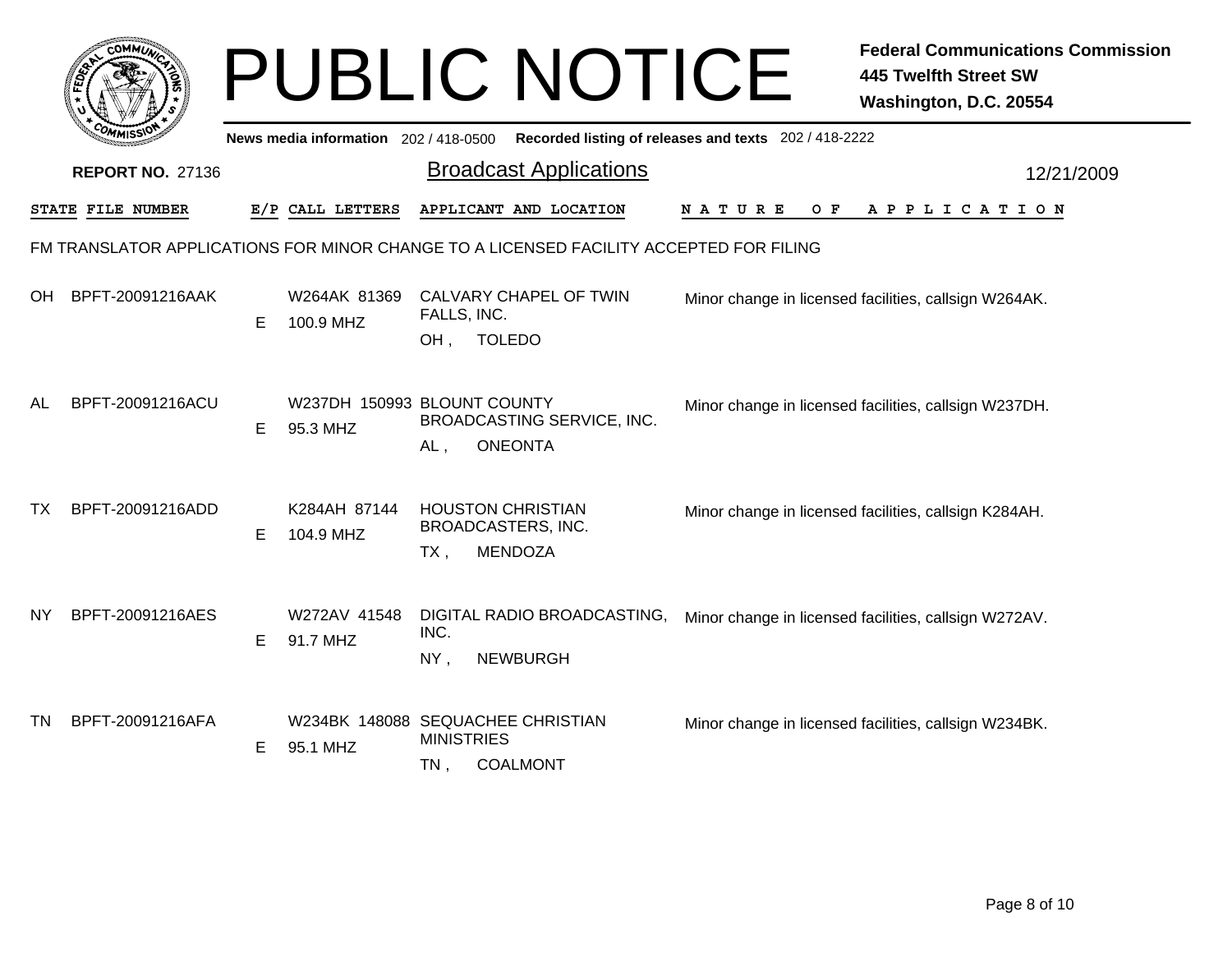|                                                                                                                 |    | <b>PUBLIC NOTICE</b>                        |                                                        |                           |                                                  |                                                           |                                                       | <b>Federal Communications Commission</b><br><b>445 Twelfth Street SW</b><br>Washington, D.C. 20554                                   |  |
|-----------------------------------------------------------------------------------------------------------------|----|---------------------------------------------|--------------------------------------------------------|---------------------------|--------------------------------------------------|-----------------------------------------------------------|-------------------------------------------------------|--------------------------------------------------------------------------------------------------------------------------------------|--|
|                                                                                                                 |    | News media information 202/418-0500         |                                                        |                           |                                                  |                                                           | Recorded listing of releases and texts 202 / 418-2222 |                                                                                                                                      |  |
| <b>REPORT NO. 27136</b>                                                                                         |    |                                             | <b>Broadcast Applications</b>                          |                           |                                                  |                                                           | 12/21/2009                                            |                                                                                                                                      |  |
| STATE FILE NUMBER                                                                                               |    | E/P CALL LETTERS                            | APPLICANT AND LOCATION<br>N A T U R E                  |                           |                                                  |                                                           |                                                       | O F<br>A P P L I C A T I O N                                                                                                         |  |
| FM TRANSLATOR APPLICATIONS FOR MINOR CHANGE TO A LICENSED FACILITY ACCEPTED FOR FILING                          |    |                                             |                                                        |                           |                                                  |                                                           |                                                       |                                                                                                                                      |  |
| BPFT-20091216AFD<br>CА                                                                                          | E. | K238BB 85365<br>95.5 MHZ                    |                                                        |                           | THE ASSOCIATION FOR<br>COMMUNITY EDUCATION, INC. |                                                           | Minor change in licensed facilities, callsign K238BB. |                                                                                                                                      |  |
|                                                                                                                 |    |                                             | $CA$ ,                                                 |                           | <b>PALM SPRINGS</b>                              |                                                           |                                                       |                                                                                                                                      |  |
| LOW POWER FM APPLICATIONS FOR MINOR CHANGE TO A LICENSED FACILITY ACCEPTED FOR FILING<br>BPL-20091216AEP<br>AL. | Е  | WPMR-LP<br>134788<br>95.7 MHZ               | $AL$ ,                                                 | <b>PROVISION MINISTRY</b> | <b>RUSSELLVILLE</b>                              |                                                           |                                                       | Low Power FM minor change in licensed facilities.                                                                                    |  |
| FM TRANSLATOR APPLICATIONS FOR MINOR MODIFICATION TO A CONSTRUCTION PERMIT ACCEPTED FOR FILING                  |    |                                             |                                                        |                           |                                                  |                                                           |                                                       |                                                                                                                                      |  |
| BMPFT-20091216AFE<br>VA.                                                                                        | Е  | W282BH 154767 LAKES MEDIA, LLC<br>104.5 MHZ | VA,                                                    | <b>DANVILLE</b>           |                                                  |                                                           | Mod of CP                                             |                                                                                                                                      |  |
| FM STATION APPLICATIONS FOR ORIGINAL CONSTRUCTION PERMIT ACCEPTED FOR FILING                                    |    |                                             |                                                        |                           |                                                  |                                                           |                                                       |                                                                                                                                      |  |
| BNPED-20071022AVA<br>PА                                                                                         | E. | NEW 172337<br>88.3 MHZ                      | OIL CITY COLUMBIAN HOME<br><b>BUILDING ASSOCIATION</b> |                           |                                                  | CP New Station.<br>Engineering Amendment filed 12/14/2009 |                                                       |                                                                                                                                      |  |
|                                                                                                                 |    |                                             | PA,                                                    | OIL CITY                  |                                                  |                                                           |                                                       | Petitions to deny must be on file no later than 30 days from the date of<br>this public notice accepting the application for filing. |  |